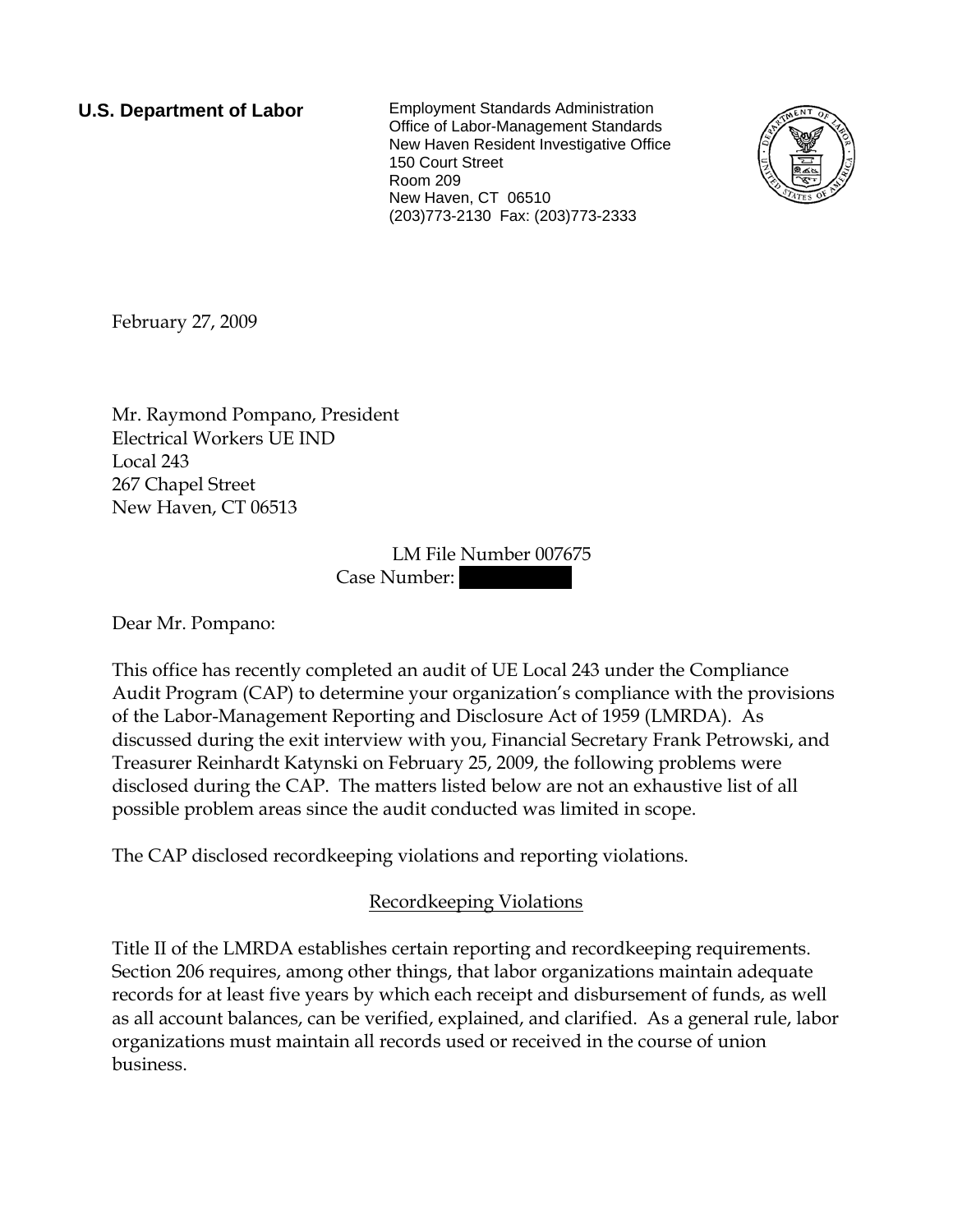Mr. Raymond Pompano February 27, 2009 Page 2 of 4

For disbursements, this includes not only original bills, invoices, receipts, vouchers, and applicable resolutions, but also documentation showing the nature of the union business requiring the disbursement, the goods or services received, and the identity of the recipient(s) of the goods or services. In most instances, this documentation requirement can be satisfied with a sufficiently descriptive expense receipt or invoice. If an expense receipt is not sufficiently descriptive, a union officer or employee should write a note on it providing the additional information. For money it receives, the labor organization must keep at least one record showing the date, amount, purpose, and source of that money. The labor organization must also retain bank records for all accounts.

The audit of Local 243's 2007 records revealed the following recordkeeping violations:

1. Credit Card Expenses

Local 243 did not retain adequate documentation for credit card expenses incurred by President Raymond Pompano. For example, expenses including charges at Union People Products in the amount of at least \$1,800, Gemini Screenprinting totaling at least \$6,000, and Creative Floral totaling at least \$400 were charged to the union credit card and no supporting documentation was found in the union records. In addition, monthly charges for AT&T telephone services were charged to the union credit card and the associated invoices were not maintained. Air travel and hotel expenses in the amount of at least \$2,690.00 for President Pompano, Vice President Christopher Fiorentino and Chief Steward Wayne Morrison were also lacking supporting documentation.

During the audit invoices for AT&T, Union People Products, Gemini Screenprinting and the Omni Penn Hotel were obtained and placed in the union records. As previously noted above, labor organizations must retain original receipts, bills, and vouchers for all disbursements. The president and treasurer (or corresponding principal officers) of your union, who are required to sign your union's LM report, are responsible for properly maintaining union records.

## 2. Information not Recorded in Meeting Minutes

In an amendment to Local 243 Bylaws, Section I (3) there is a requirement that during monthly meetings the treasurer make a financial report to the membership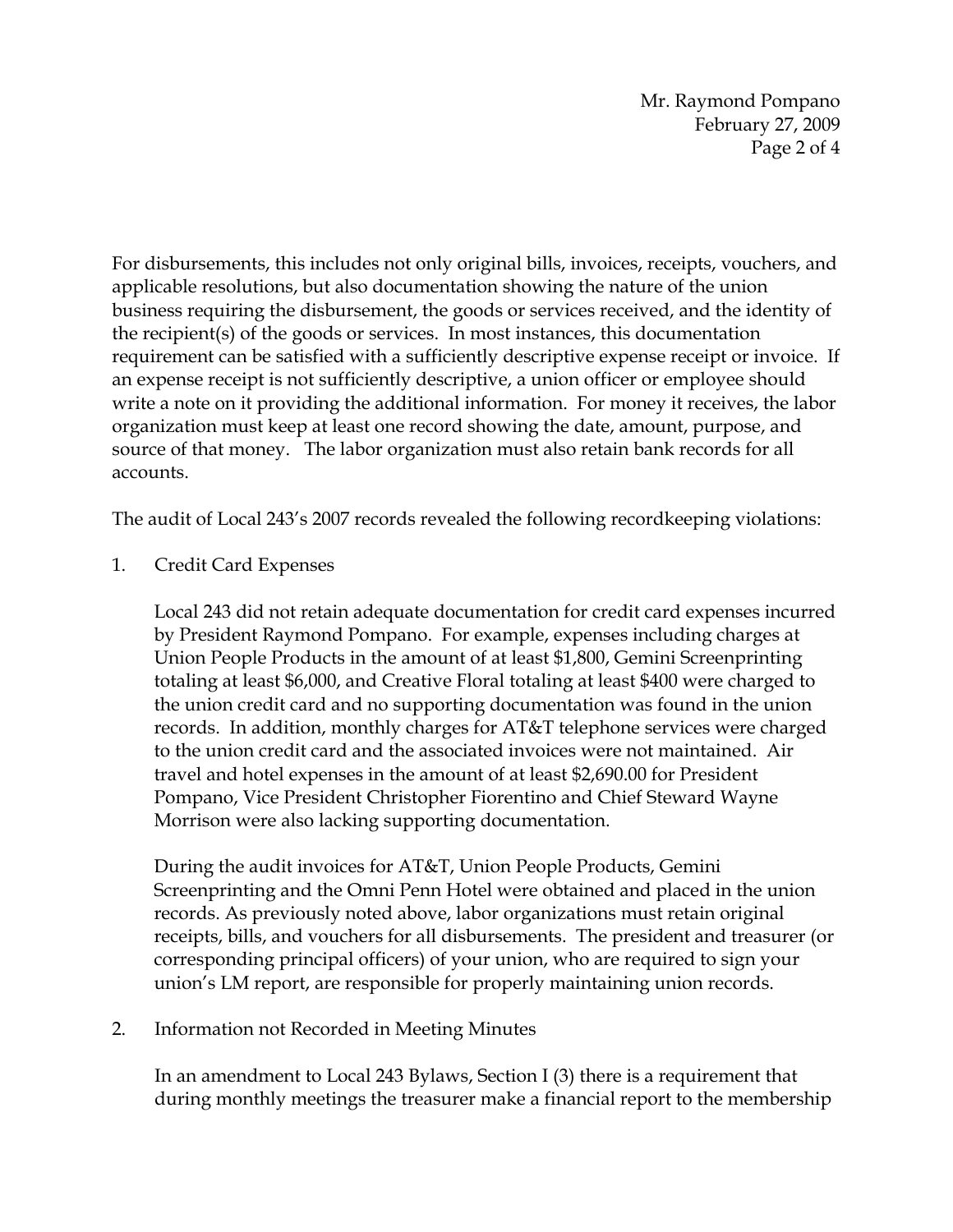and request approval of the report. Minutes provided failed to reflect any mention of the treasurer's report during membership meetings.

Based on your assurance that Local 243 will retain adequate documentation in the future, OLMS will take no further enforcement action at this time regarding the above violations.

## Reporting Violations

The audit disclosed a violation of LMRDA Section 201(b), which requires labor organizations to file annual financial reports accurately disclosing their financial condition and operations. The Labor Organization Annual Report Form LM-3 filed by Local 243 for fiscal year ending December 31, 2007, was deficient in the following areas:

## 1. Disbursements to Officers (LM-3)

Local 243 did not report the names of some officers and the total amounts of payments to them or on their behalf in Item 24 (All Officers and Disbursements to Officers). The union must report in Item 24 all persons who held office during the year, regardless of whether they received any payments from the union.

The union must report most direct disbursements to Local 243 officers and some indirect disbursements made on behalf of its officers in Item 24. A "direct disbursement" to an officer is a payment made to an officer in the form of cash, property, goods, services, or other things of value. See the instructions for Item 24 for a discussion of certain direct disbursements to officers that do not have to be reported in Item 24. An "indirect disbursement" to an officer is a payment to another party (including a credit card company) for cash, property, goods, services, or other things of value received by or on behalf of an officer. However, indirect disbursements for temporary lodging (such as a union check issued to a hotel) or for transportation by a public carrier (such as an airline) for an officer traveling on union business should be reported in Item 48 (Office and Administrative Expense).